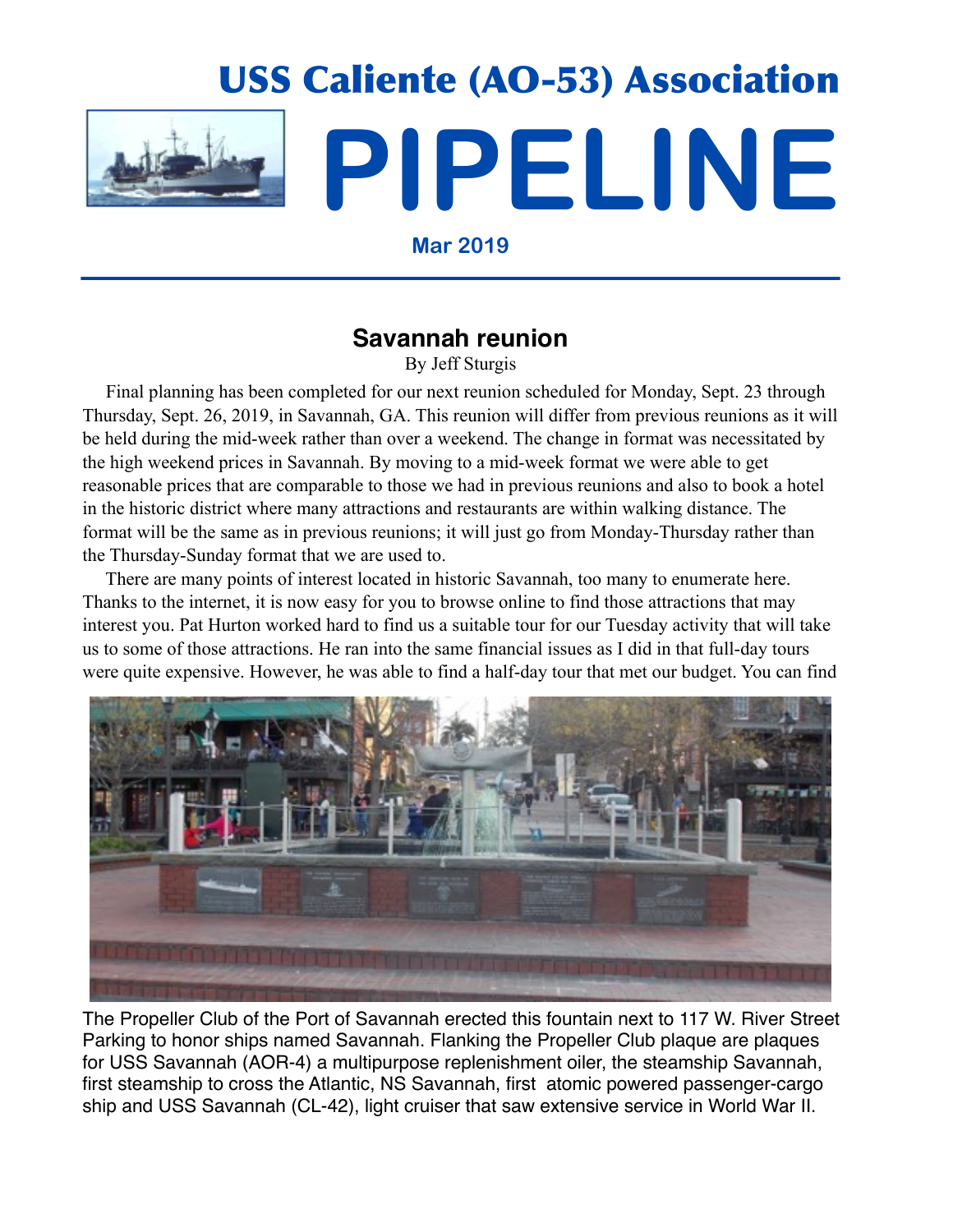his description of the tour and the attractions we will visit elsewhere in this Pipeline. Pat continues to do a great job as our treasurer and tour arranger.

 Arrangements are also complete for the Wednesday night entertainment at our banquet. We have engaged The Standards Jazz, a four-piece band from Mt. Pleasant, SC. I have listened to samples of their music online and talked to their leader. I expect that they'll be as popular as the bands we have had at our recent reunions.

 The Fairfield Inn and Suites by Marriott Savannah Downtown will be hosting our reunion. You can get information about the hotel by going to their website. We have received a very favorable rate of \$134 a night for a double queen or single king room. Reunion rates are good for one night before (Sunday) and one night after (Thursday) the three nights of the reunion. The cutoff for reservations at the reunion rate is August 23, 2019. Included in this issue of the Pipeline is an agenda and the registration form that should be sent to Pat with your registration fee. We have tried to keep our room costs and registration fee as low as possible, cognizant of the fact that most of us are retired and on fixed incomes.

 We encourage you to make your reservations with the hotel and register with Pat as early as possible. In the past, there have been some problems with room availability when shipmates tried to reserve rooms close to, or after the reservation deadline. It is easier for me to get the hotel to add extra rooms to our room block well before the deadline than to beg to squeeze someone in at or after the deadline. The hotel has a very nice custom reservation page just for the Caliente reunion. Use this link to **[Book your group rate for USS Caliente Reunion 2019](https://www.marriott.com/events/start.mi?id=1543438937403&key=GRP)** . The link lists nights Sunday through Friday. Be sure to indicate the nights you intend to stay. For those who prefer to use the phone, the number is 1-888-2427. In addition, you may email me at [jeffreysturgis54@gmail.com](mailto:jeffreysturgis54@gmail.com) and I will send you the link. So get your reservations in early.

 We are excited that we continue to have a critical mass of shipmates that enables us to continue these reunions. Feedback from past reunions tells us that those who attended have universally appreciated the program and the time spent swapping sea stories with other shipmates. We have also enjoyed the company of spouses and other family members. You are encouraged to bring family members so that they can learn about your life aboard the Caliente. One of the highlights of the St. Louis reunion was the presence of WWII veteran Fred Griffith, his son, daughter and their spouses all in T-shirts with Fred's WWII picture on them. In addition, another WWII vet, John Creedon, is always in attendance with his beautiful wife, Diane, and one or two family members. John and Fred were aboard the Caliente during the last years of the war, and they held many of us spellbound with their stories of the wartime operations of the Caliente. We cherish the times we have with our WWII veterans and their families.

 So, we encourage you to seriously consider joining your shipmates at our next reunion in Savannah. As always, you may contact me with any questions or concerns.

 Speaking on behalf of the Executive Committee; Mike Copeland, Dave Ludemann, Greg Perret, Tom Rawlinson, Steve Selzer; Treasurer Pat Hurton and Pipeline Editor Karl Seitz, we look forward to seeing you in Savannah!

#### **Different kind of tour this year**

#### By Pat Hurton

 Shipmates, we are going to do something different for our reunion in Savannah. We are going to have a tour that will finish by noon and we have lowered the cost to \$20.00 per person. For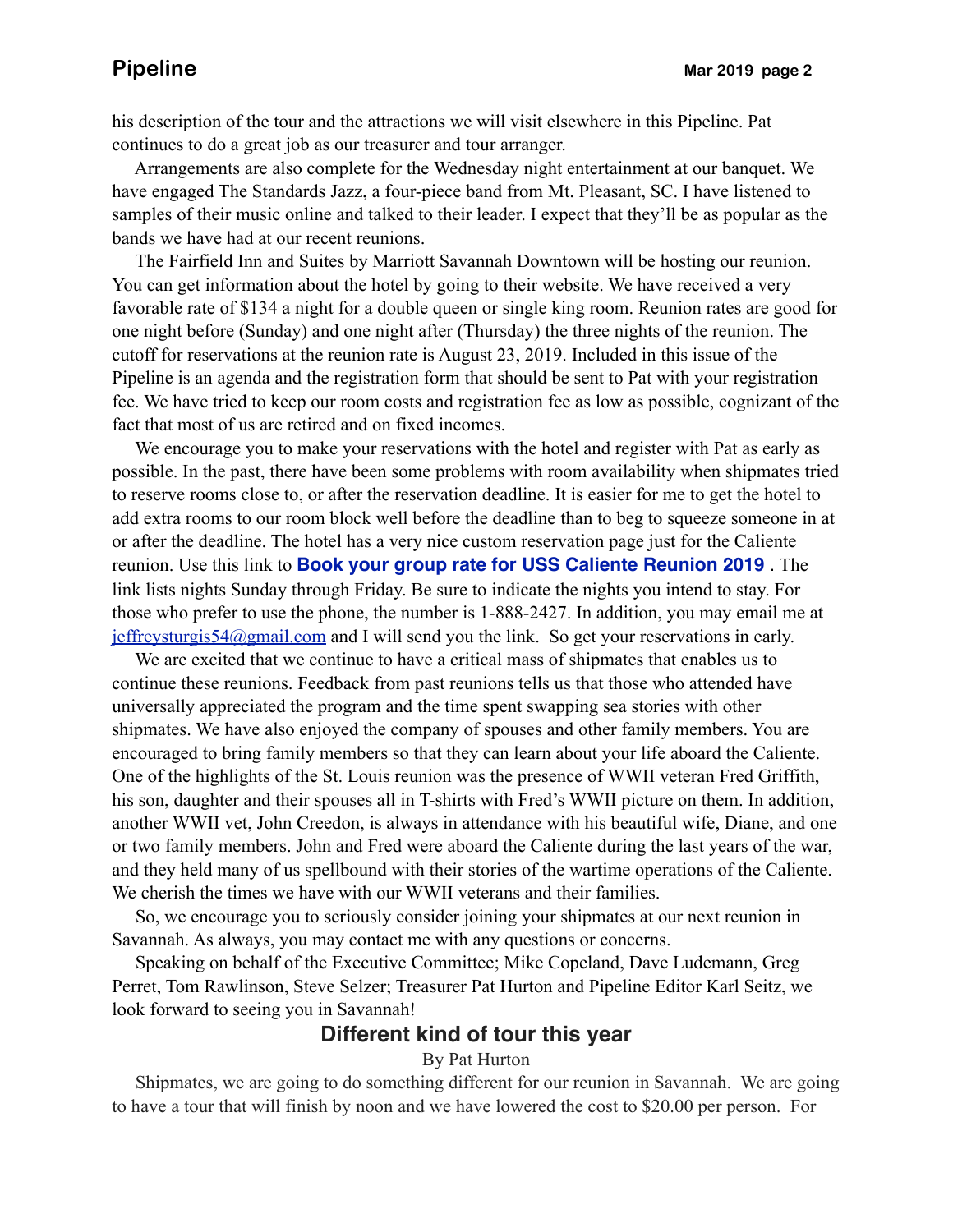the afternoon, Savannah has a service called "Connect on the dot" Express Shuttle. There is a stop within a block of our hotel. It connects with all the major tourist sites in and around Savannah and will allow you to see sights that are not covered in the morning tour at your leisure. I will include more details of sites, location etc. in the June Pipeline.

 tour of this beautiful city! The adventure starts from our historic hotel and tells the colorful For the morning tour, our guides will arrive to board everyone at the Fairfield Inn & Suites by 9:15am. We will then depart, at 9:30 AM in air conditioned trolleys for a fact filled 90-minute uninterrupted story of the city's past. The route examines the city squares and shares stories of the colorful characters that have made the city so inviting to visitors from all over the world. James Oglethorpe, Johnny Mercer, Juliette Low, Tomochichi, and many others have left their footprints around the squares of Savannah. Mansions and churches, parks and monuments, City Market and River Street will all be viewed comfortably from our air conditioned, cushioned seated trolley. You will also have the opportunity to go inside the magnificent Cathedral of St. John the Baptist and view the beautiful stained glass and architecture. After our tour, we will arrive back at the Fairfield Inn and bid the group farewell by 11:00 am.

# **Pipeline Submissions**

by Jeff Sturgis

 Karl Seitz does a wonderful job publishing the Pipeline four times a year. There are very few military reunion newsletters that have the quality of the Pipeline. I addition to being informative,



USS Caliente Association Chairman: Jeff Sturgis Executive Committee: Mike Copeland, Dave Ludemann, Greg Perett ,Tom Rawlinson and Steve Selzer Treasurer: Pat Hurton Pipeline Editor: Karl Seitz



 The Pipeline is the official quarterly newsletter of the USS Caliente Association. It is a place to share your memories and pictures. Please send them via e-mail to seitzao53@gmail.com or by regular mail to Karl Seitz, 1212 30th St. South, Birmingham, AL 35205-1910.

 Association dues are \$10 per year due Jan. 1, payable by Jan. 15. Checks should be made out to The USS Caliente Association and mailed to treasurer Pat Hurton, 156 Greenfield Drive, Chico, CA 95973-0185.

 Chairman Jeff Sturgis can be reached via email at [jeffreysturgis54@gmail.com](mailto:jeffreysturgis54@gmail.com) or by mail at 84 Old Woodman Hill Rd, Minot, ME 04258

Masthead picture of USS Caliente (AO-53) used with permission of Dan Davis.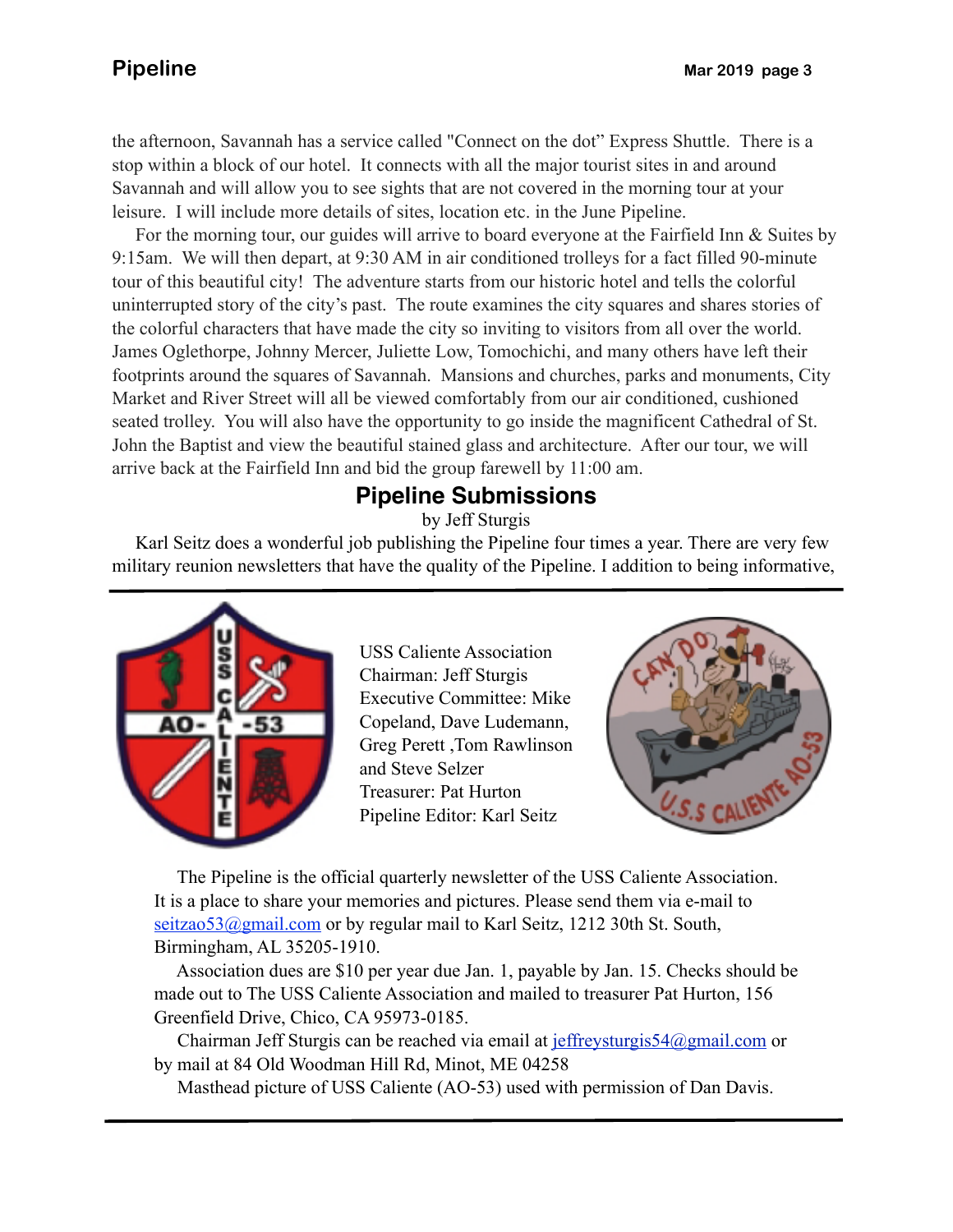it is the instrument that binds us together. However, Karl can't do this alone. He needs information, articles and pictures. Have you ever thought of writing a short story of your time in the Navy for your family and friends? When was the last time you went through the pictures taken during your time on the Cal and shared them with loved ones? If you haven't, now is the time. And while you're doing that, send them to Karl so that we all can share in your experience.

 We want to hear about your experiences and compare them to ours. Reunions are wonderful because we get to share those stories in person, but there are many shipmates out there who can't make the reunions. Their only link to other shipmates is through the Pipeline. So, please take the opportunity to write down your stories, sort through your pictures and send them to Karl so that he can share them with the rest of us. His email address is:  $seitzao53@gmail.com$ . Or mail them to l212 30th St. South, Birmingham, AL 35205-1910.

# **Blue Water Navy vets get some promising news**

By Karl Seitz

 The quest to get Agent Orange benefits for Blue Water Navy sailors has taken some interesting and promising turns since the last Pipeline. First, HR 299 in the last Congress was derailed in the Senate in the final days of the session when two senators objected to approving it by unanimous consent. The bill is back in the new Congress. The sponsor even managed to get the same bill number. At present, it is virtually identical to last session's bill except for some date changes. That will change to take into account the latest developments.

 On Jan 29, 2019, the U.S. Court of Appeals for the Federal Circuit ruled that the Department of Veterans Affairs was wrong to limit Agent Orange benefits to veterans who had "boots on the ground" or served on the inland streams of South Vietnam. Instead, the court majority ruled, Congress meant to include the territorial waters of South Vietnam in the area where exposure to Agent Orange is presumed. The court appears to have adopted the definition of territorial waters found in both versions of HR 299, which is based on international law.

 So far, the VA has instructed regional offices and centers to put decisions on claims involving Blue Water Navy issues on hold, although some parts of the claims process have been modified to allow some initial work. The VA has 90 days to appeal to the Supreme Court, which does not have to hear the case. The lawyers who brought the case think it is unlikely that the high court will take it. At least one lawyer not associated with the case makes the same assessment. If the Supreme Court does decide to hear the case, it would keep matters on hold until that court rules.

 The more likely scenario is that the VA will have to develop procedures to deal with Blue Water claims. It may try to limit the impact of the expansion by limiting the definition of territorial waters. However, the group that brought the lawsuit, which is the same group that developed HR 299 is prepared to fight such action.



A reminder if you are on Facebook, the association has a Facebook group for former crew members of the USS Caliente (AO-53) and their families.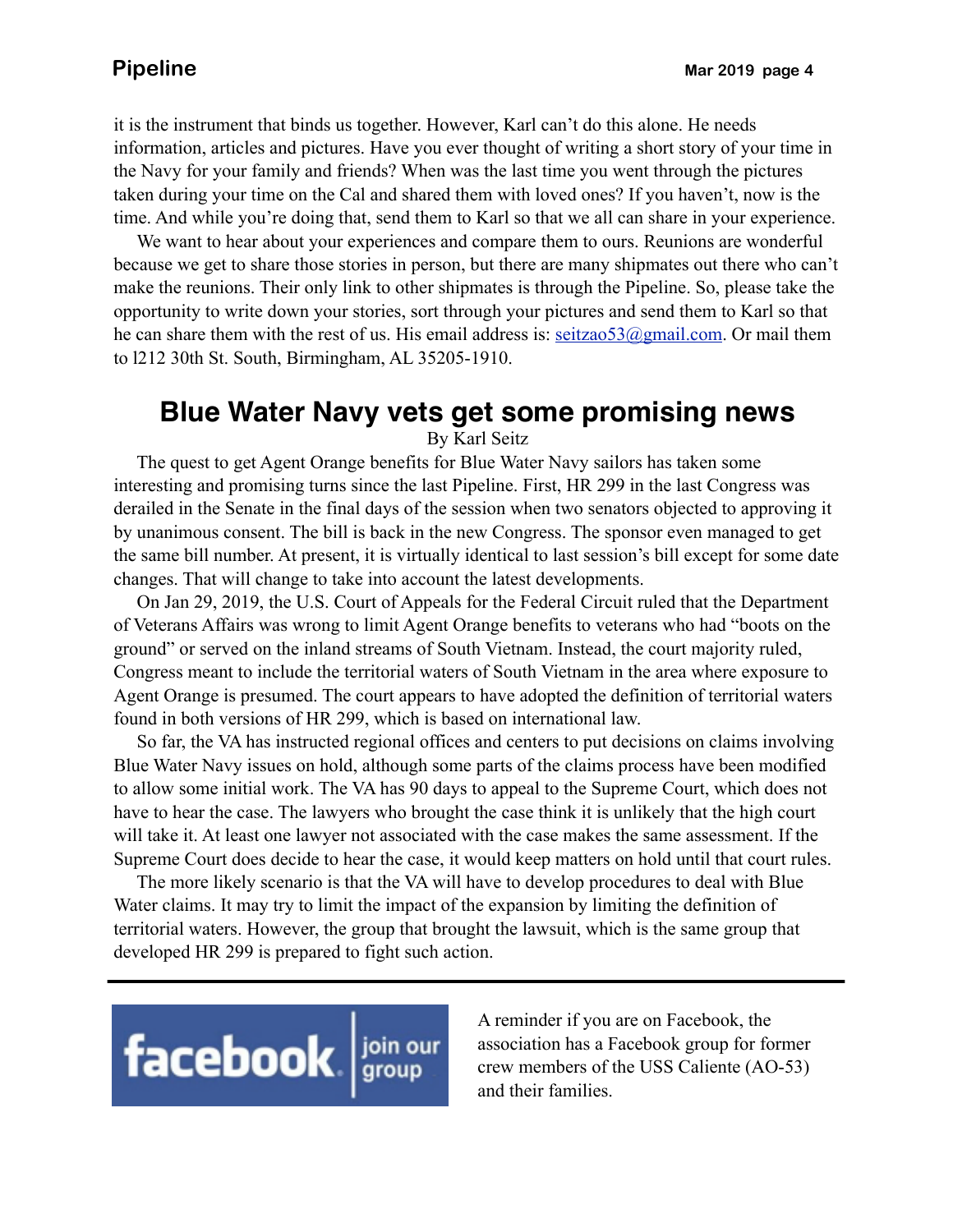What does this mean for Caliente sailors who have diseases presumed to be caused by exposure to Agent Orange. If you have already lost a claim and still have time to appeal, do so. At least one of our shipmates has done so using the case, Procopio v Wilkie, as new evidence. If your time to appeal an earlier denial has expired, you may have to wait for Congress to tell the VA to reopen earlier Blue Water claims, which is part of HR 299, or file a new claim. If you have not previously filed a claim, you could do so, although it will be put on hold. Another choice, which the editor made, is file a notice of intent to file a claim. You have one year from the date of that notice to complete the claim, but the effective date will be the date you filed the notice. Or you could wait until the VA issues new rules.

 If you want to read the appeals court ruling, I posted it to the Caliente facebook page on Jan. 29. Procopio v Wilkie is also found elsewhere on line.

### **George Bateman provides help for Agent Orange claims**

 George Bateman, BT2, 1964-67, has provided the following information about USS Caliente locations from his records that may help others who need to provide evidence they were in the territorial waters of the Republic of Vietnam (South Vietnam). Be aware that not all of these dates and locations will qualify you for Agent Orange benefits, assuming you have one or more of the presumptive diseases. They should be used only for guidance for your own research when the Department of Veteran Affairs and/or Congress clarify the exact standards that will be used in the wake of the U.S. Court of Appeals ruling that removed the VA's boots on the ground rule.

 Note that Vietnam defines its eastern and southern boundaries by a baseline that connects a series of geographical points, most located on islands off the coast. The territorial sea extends 12 nautical miles seaward from the baseline. Waters inside the baseline are considered internal.

#### **Dates for which Bateman received Hostile Fire Pay**

3 through 6 July 1965; 29 Aug 1965; 1, 2 Sep 1965; 13 through 22 Sep 1965; 5, 10, 15 Oct 1965; 6 Nov 1965; 12, 14, 20 Dec 1965; 8 through 11 and 13, 14 Jan 1966; 6 through 11 Feb 1966

#### **Caliente locations near Vietnamese islands and light houses**

Vietnamese words for light house: hai dang or den bien

Vietnamese words for islands: Dao or hon (mui is cape)

Island Poulo Cecir De Mer

3 Jul 1965 (sighted) 22 miles, (passed) 3.5 miles; 11 Oct 1965 (sighted) about 15 miles, (passed) 7 miles, (passed from sight) 25 miles.

Culao Re Island (cu-lao-r- Dao-ly-son)

6 Nov 1965 (sighted) about 18 miles, (lost sight) about 21 miles; 20 Dec 1965 (sighted) about 13 miles, (lost sight)10 miles, (sighted) 8 miles, (lost sight) 14 miles; 6 Feb 1966 (sighted) about 20 miles, (passed) 9 miles, (passed from sight) about 20 miles.

#### Island of Great Catwick

3 Jul 1965 (sighted) 20 miles, (passed) 17 miles; 11 Oct 1965 (sighted) about 13 miles, (passed) 10 miles.

#### Hon Bai Canh Light

4 Jul 1965 (sighted) 28 miles; 6 Jul 1965 (sighted) 16 miles, (passed) 7 miles, (lost sight) 27 miles; 15 Sep 1965 (sighted) 15 miles, (passed) 13 miles, (lost sight) 26 miles; 19 Sep 1965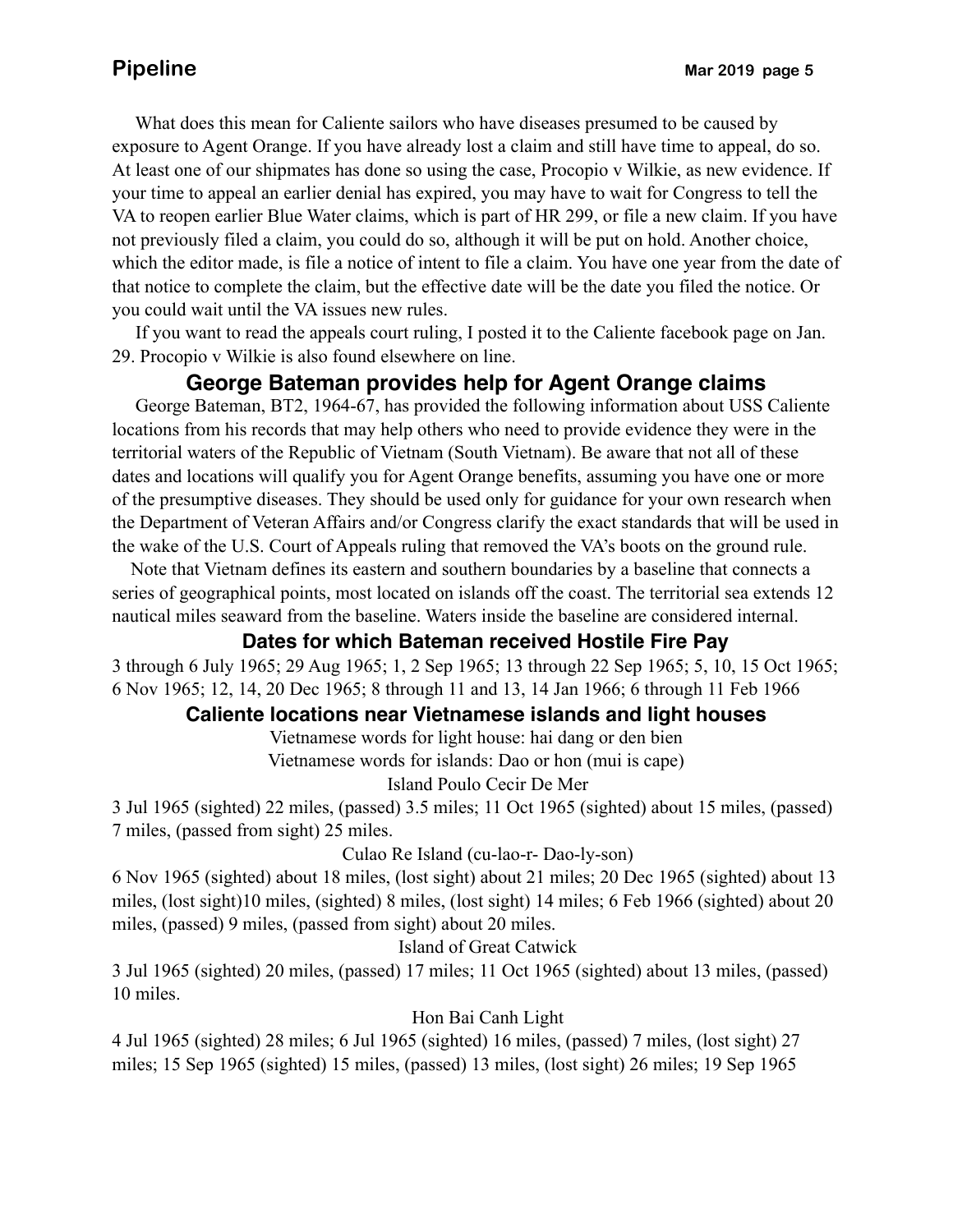(abeam) 11 miles; 14 Jan 1966 (sighted) about 16 miles, (abeam) about 9 miles, (passed from view) 17 miles.

#### Hon Lon Light

5 Jul 1965 (sighted) 25 miles, (lost sight) 30 miles; 17 Sep 1965 (sighted) about 11 miles, (passed) 10.5 miles, (lost sight) about 24 miles; 5 Oct 1965 (sighted) about 18 miles, (abeam) 13 miles, (lost sight) about 19 miles

#### Hon Con Light

14 Oct 1965 (sighted) 22 miles, (passed) 20 miles, (passed from view) 18 miles

#### Presquile-De-Tien-Sha Light

1 Sep 1965 (sighted) 30 miles; 7 Feb 1966 (sighted) about 21 miles, (passed) 19 miles; 8 Feb 1966 (passed from view) about 24 miles, (sighted) about 21 miles, (passed) 19 miles, (passed from view) about 23 miles; 9 Feb 1966 (sighted) about 22 miles, (lost sight, reduced visibility) about 21 miles, (sighted) about 21 miles, (passed abeam) 21 miles, (lost sight) about 24 miles; 10 Feb 1966 (sighted) about 30 miles, (passed) 20 miles; 11 Feb 1966 (passed from view) about 31 miles.

#### Poulo Saptu or Poulo Sabtu Island

13 Sep 1965 (sighted) 17 miles; (passed) 8 miles, (passed from view) 18 miles.

Little Catwick Island

13 Sep 1965 (sighted) 11 miles, (passed) 10 miles, (passed from view) about 14 miles.

Cape Varella Light House

21 Sep 1965 (sighted) 29 miles, (passed) 8 miles.

Cape Jacques or Cape-saint-Jacques (Vung Tau Vietnam)

14 Sep 1965 (sighted) about 25 miles, (passed) 29 miles, (lost sight) 39 miles, 14 Oct 1965 (sighted) about 37 miles, (passed) 23 miles, (passed from sight) about 32 miles; 10 Jan 1966 (sighted) about 34 miles, (passed) about 32 miles.

Poulo Obi Island (Ca Mau Vietnam)

14 Sep 1965 (sighted) 22-18 miles, (lost sight) 17 miles, 19 Sep 1965 (sighted) 42 miles, (passed abeam) 18 miles, 13 Oct 1965 (sighted) about 39 miles, (passed) 13.7 miles; 8 Jan 1966 (sighted) about 22 miles, (lost sight) about 16 miles, (sighted) 14 miles; 9 Jan 1966 00.29 (passed) 12 miles, 02.12 (passed) 12 miles, (lost sight) 14 miles; 13 Jan 1966 20.00 (sighted) about 17 miles, (passed) 13 miles, (passed) 12 miles, (passed from view) about 27 miles.

#### Point Kega or PTE Kega Light

14 Sep 1965 (sighted) about 15 miles, (lost sight) about 15 miles; 20 Sep 1965 (sighted) 24 miles, (abeam) 15 miles; 11 Jan 1966 (sighted) about 12 miles, (passed) 8.5 miles, (passed from view) about 18 miles, (sighted) about 15 miles, (passed) 12 miles, (passed from view) about 19 miles.

#### Poulo Condore Island

21 Sep 1965 (sighted) 8 miles, (lost sight) about 21 miles; 22 Sep 1965 (sighted) 27 miles, (passed) no distance stated; 10 Oct 1965 (sighted) about 21 miles, (passed abeam) 5 miles; 15 Oct 1965 (sighted) 27 miles; 6 Nov 1965 (sighted) about 29 miles, (passed) 21 miles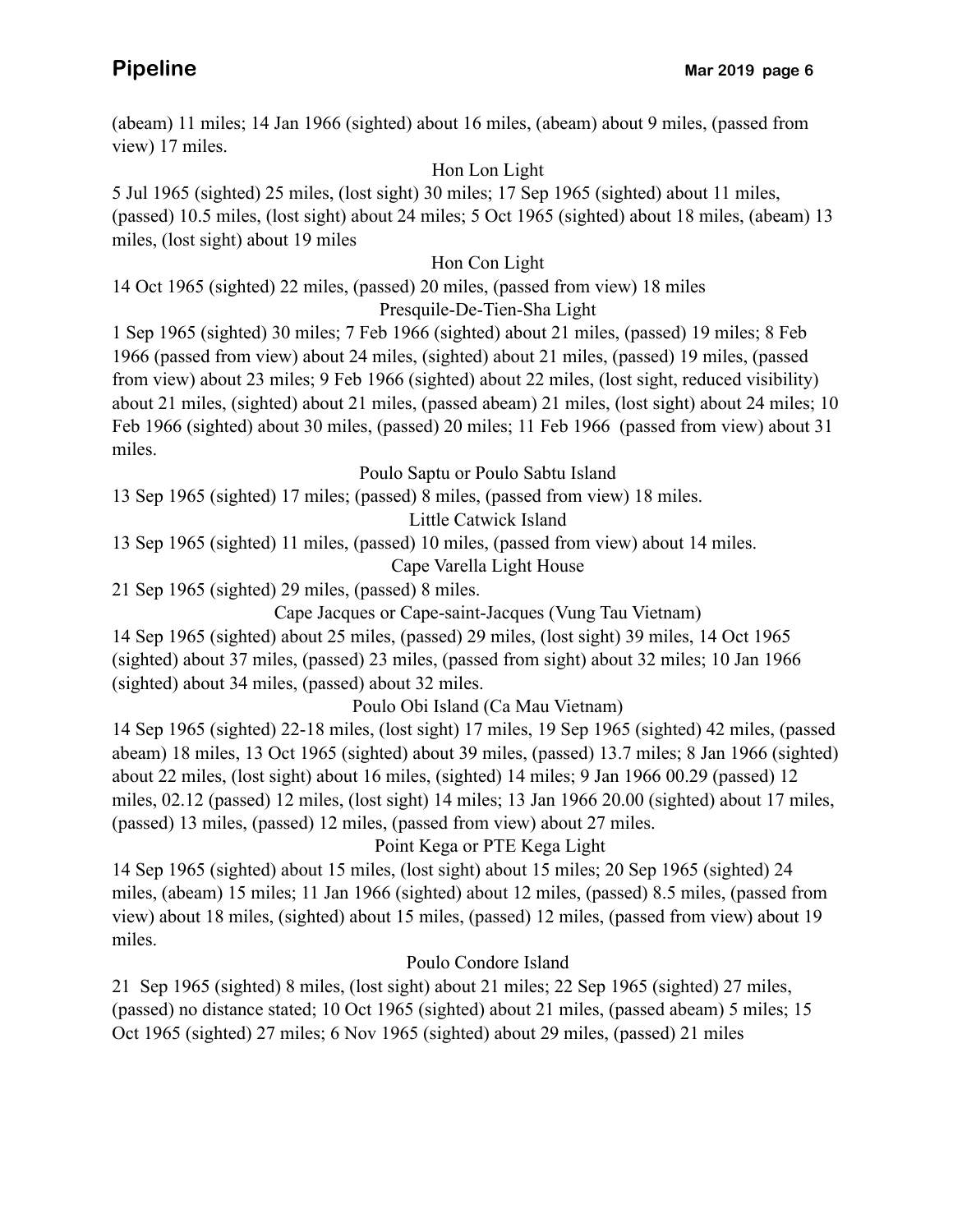

USS Caliente (AO-53) Savannah Reunion Sept. 23-26, 2019 Fairfield Inn and Suites by Marriott Savannah Downtown 135 Martin Luther King Jr. Blvd., Savannah, GA 31401



 Reservations may be made by calling 1-888-236-2427 and identifying yourself as part of the USS Calliente reunion. You may also go online to **[book your group rate for](https://www.marriott.com/events/start.mi?id=1543438937403&key=GRP)  [USS Caliente Reunion 2019](https://www.marriott.com/events/start.mi?id=1543438937403&key=GRP)** .

 The group rate is \$134 a night for a double queen or single king room and is good for Sunday, 9/22 through Thursday, 9/27 of reunion. The cutoff for reservations at the reunion rate is 8/23/19. Parking is available at \$25 per day per vehicle.

# Reunion Agenda

Monday, September 23 a) Hotel Check-in b) 2:00-6:00 PM—Welcome Reception

Tuesday, September 24

a) 7:00-9:00 AM—Breakfast

b) 9:15 AM-11:00 AM—Tour of Historic Savannah

Wednesday, September 25

a) 7:00-9:00 AM—Breakfast

- b) 9:00 AM—Business Meeting
- c) 6:30 PM—Reception
- d) 7:00 PM—Banquet

Thursday, September 26 a) 7:00-9:00 AM—Breakfast b) 9:00-Noon—Farewells